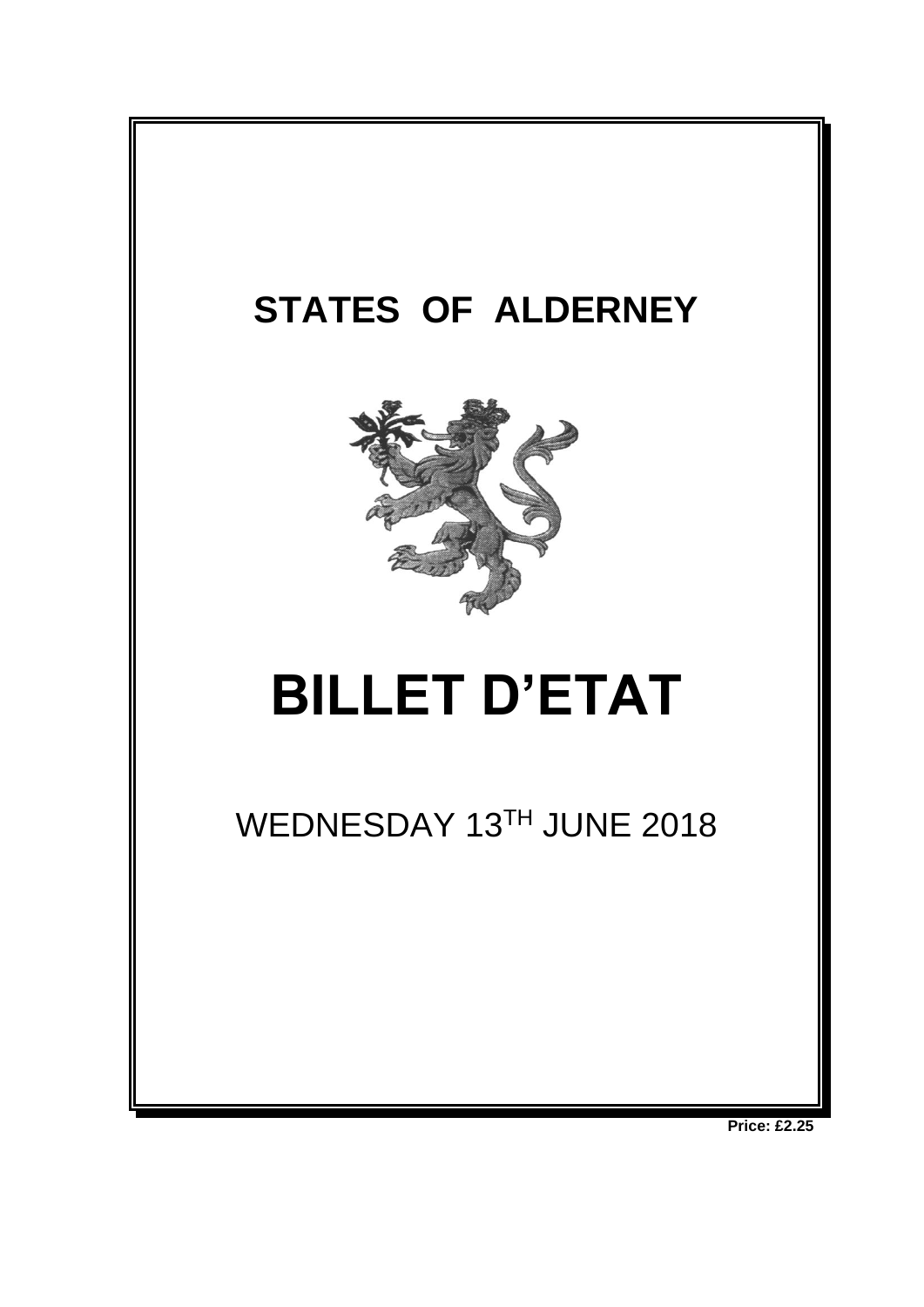# **STATES OF ALDERNEY**

# **BILLET D'ETAT**

# **FOR WEDNESDAY 13 TH JUNE 2018**

Members of the States:

I have the honour to inform you that the Meeting of the States will be held at 5:30 pm on Wednesday 13<sup>th</sup> June 2018. This will be preceded by the People's Meeting, which will be held on Wednesday 6 th June 2018 at 7:00 pm in the Island Hall.

W Stuart Trought President

### **Item l Audited Accounts 2017**

**The following letter was received from Mr Dent, Chairman of the Policy and Finance Committee:-**

*"In accordance with Section 61 (5) of The Government of Alderney Law 2004, as amended, together with the mandate of the Policy and Finance Committee, I attach the accounts of the States of Alderney and the States of Alderney Water Board together with the Policy & Finance Committee Chairmans report, and the Auditors' Reports thereon, in respect of the year ended 31st December 2017.*

*I* would be grateful if you would place this report before the States of Alderney with the *propositions below.*

*James Dent, Chairman"*

**The States of Alderney is asked to approve:-**

**(a) The States of Alderney 2017 Accounts**

**and**

**(b) The States of Alderney Water Board 2017 Financial Statements**

### **Item Il The Gambling (Alderney) (Amendment) (No.2) Law, 2018**

**The following letter was received from Mr Dent, Chairman of the Policy and Finance Committee:-**

"*At the January meeting of the States of Alderney the States approved the Projet de*  Loi entitled "The Gambling (Alderney) (Amendment) Law, 2018" and to request the Bailiff to present a most humble petition to Her Majesty in Council for Her Royal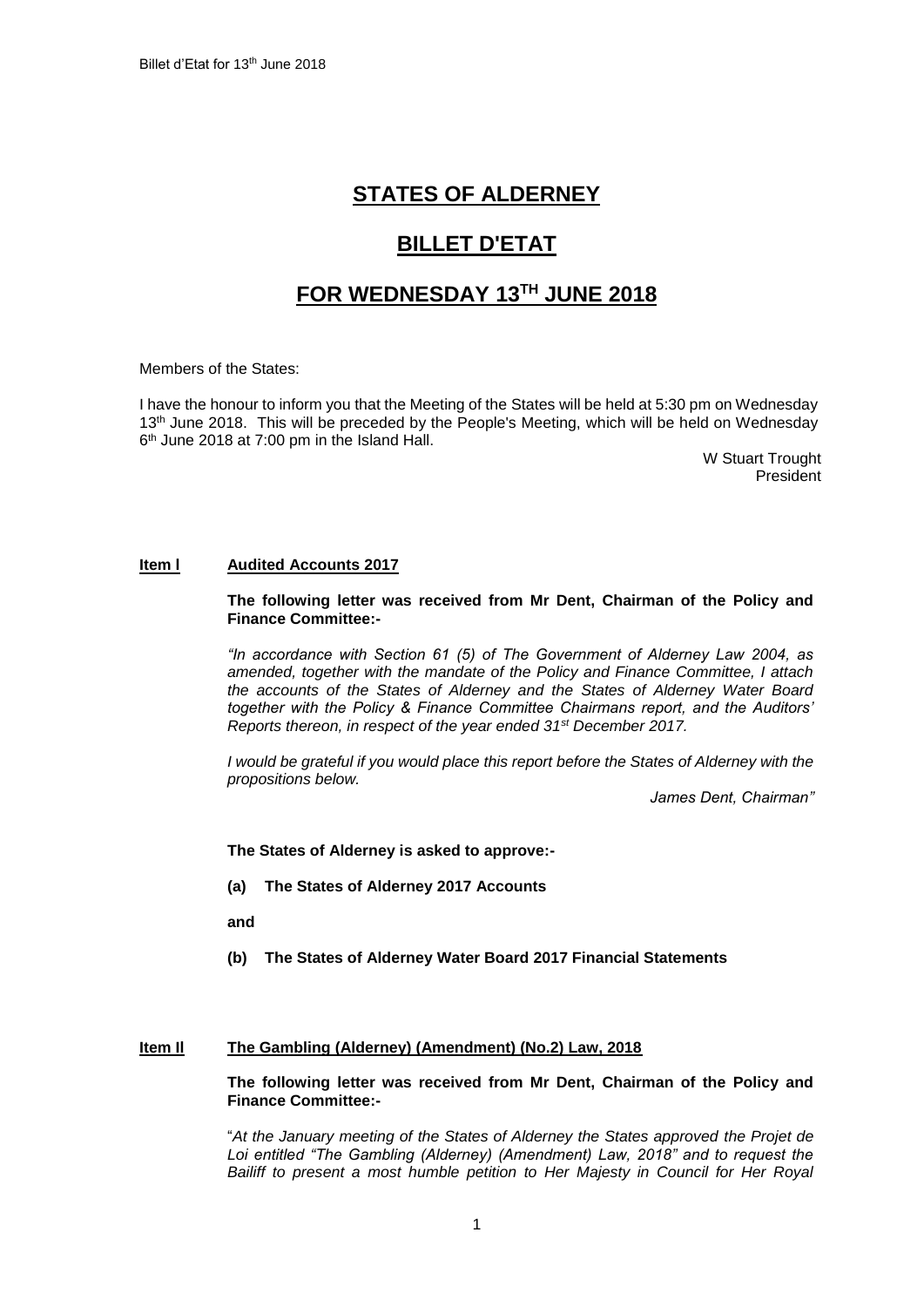*Sanction thereto. The Law was a very minor part of a [recent suite of legislation](http://www.alderney.gov.gg/CHttpHandler.ashx?id=111439&p=0) amending and updating Alderney's eGambling legislative framework.*

Law Officers have since identified an issue with the Gambling (Alderney) (Amendment) Law, 2018 ("the Law") that needs to be addressed before it goes to the Ministry of *Justice and thereafter to the Privy Council for Royal Sanction.* 

*The Law makes two amendments to the Gambling (Alderney) Law, 1999, one of which is to insert the Alderney Gambling Control Commission itself into the list of persons at Section 4 who are not liable in civil proceedings in respect of things done in discharge of a function of the Commission under the 1999 Law (or an Ordinance under that Law).* 

*The issue is that the provision, as amended, does not state expressly that this does not prevent an award of damages being made under section 6(1) of the [Human Rights](http://www.guernseylegalresources.gg/CHttpHandler.ashx?id=71807&p=0)  [Law,](http://www.guernseylegalresources.gg/CHttpHandler.ashx?id=71807&p=0) which provides that it is unlawful for a public authority to act in a way which is incompatible with a Convention Right. There is an argument that a provision such as Section 4 will always be construed consistently with the Human Rights Law, and that such express provision is therefore not necessary; but for some time officials at the Ministry of Justice have taken the view that express provision needs to be made for them to be satisfied that such a limitation of liability is Human Rights compliant. Unfortunately this was overlooked when the Law was drafted. The simplest way to deal with the matter is for the States of Alderney to approve a further (No.2) Amendment Law inserting the express provision.*

*This matter has been drawn to the attention of the Commission, who has approved the legislative amendment.* 

*I* would be grateful if you would place 'The Gambling (Alderney) (Amendment) (No.2) *Law, 2018' before the next meeting of the States of Alderney with an appropriate proposition.*

*James Dent, Chairman"*

**The States of Alderney is asked to approve The Projet de Loi entitled "The Gambling (Alderney) (Amendment) (No.2) Law, 2018" and to request the Bailiff to present a most humble petition to Her Majesty in Council for Her Royal Sanction thereto.**

### **Item III Same-Sex Marriage Legislation**

#### **The following letter was received from Mr Dent, Chairman of the Policy and Finance Committee:-**

*"The Same-Sex Marriage (Alderney) Law, 2017 received Royal Assent on 13th December 2017. In order to enact this legislation it is necessary for the States of Alderney to approve a commencement Ordinance and also an implementation Ordinance, the latter making consequential and miscellaneous amendments to existing Alderney-applicable legislation and contrary provision where appropriate.*

#### *Commencement Ordinance*

*The Same-Sex Marriage (Alderney) Law, 2017 (Commencement) Ordinance, 2018 has been drafted under the provisions of section 15 of the Same-Sex Marriage (Alderney) Law, 2017 to enable The Same-Sex Marriage (Alderney) Law, 2017 to come into force on 14th June, 2018.*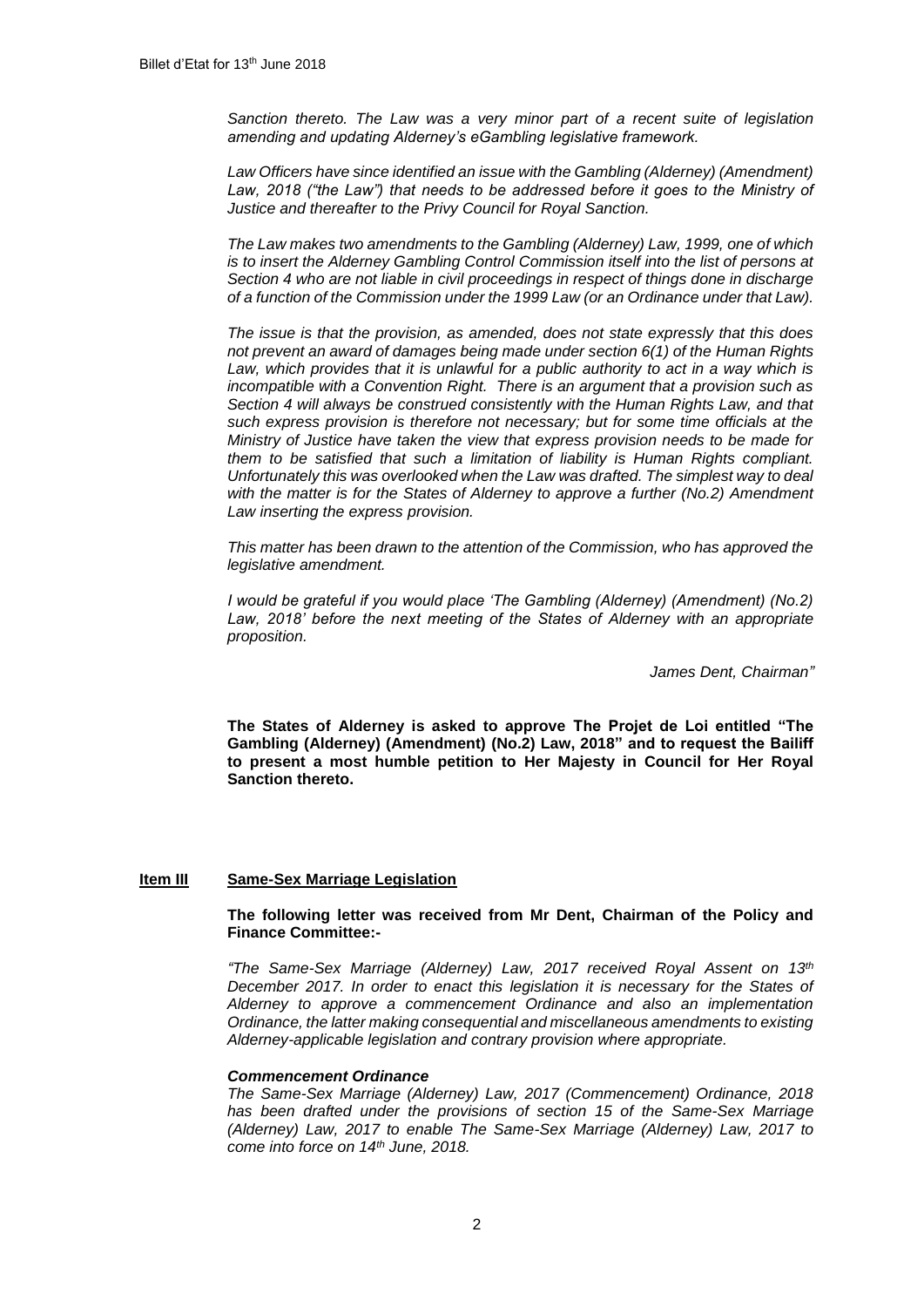#### *The Same-Sex Marriage (Consequential and Miscellaneous Amendments and Contrary Provisions) (Alderney) Ordinance, 2018*

*This Ordinance is made under the provisions of sections 5(2) and 12 of the Same-Sex Marriage (Alderney) Law, 2017. Section 1 of the Law enacts the general principle ("equivalence") that the law of Alderney whether statutory or customary, shall have the same effect in relation to the marriage of same-sex couples as it does in relation to the marriage of opposite-sex couples, and all existing Alderney legislation will be interpreted in this way unless contrary provision is made. Section 5 enables the States*  by Ordinance to make contrary provision dis-applying the application of the general *principle of equivalence in relation to existing legislative provisions. Section 12 of the Law also gives the States powers by Ordinance to make consequential and miscellaneous amendments to any enactment for the purpose of implementing the Law and also to make provision facilitating equality of all married persons, whether samesex or opposite-sex, and also of unmarried cohabiting couples of whatever gender.* 

*Section 1 of the Ordinance gives effect to Schedule 1 which makes consequential and miscellaneous amendments to various enactments. The majority of the amendments are consequential and arise from the introduction of the possibility that the parties to a marriage might be of the same-sex (e.g. terminology such as "husband and wife" amended to read "spouses"). Other miscellaneous amendments adjust the position as between husbands and wives (e.g. in the Immigration Rules, it is presently a ground for deportation of a wife if her husband is deported, but not visa versa – the substitution of "spouse" for "wife" remedies this anomaly as well as extending that provision to same-sex married couples, in line with UK Rules).*

*A further category of amendments extends various provisions relating to cohabiting couples to same-sex cohabiting couples (e.g. the extension of the provisions in the Separation, Maintenance and Affiliation Proceedings (Alderney) Law, 1964, which extends the domestic violence provision to same-sex couples and dis-applies the separation provisions).* 

*Section 2 of the Ordinance gives effect to Schedule 2 which makes "contrary provision" dis-applying the general principle of equivalence. Some legislative provisions historically only apply to husbands and wives and have no application in modern times (e.g. Married Women's Property Law, 1928; The Husband and Wife (Joint Accounts) (Alderney) Law, 1966) these have been amended to provide for same-sex spouses and are included in the ordinance.*

#### *The Separation, Maintenance and Affiliation Proceedings (Alderney) (Amendment) Law, 2018*

*Unlike the comparable provision in Guernsey, the Alderney legislation, (Separation, Maintenance and Affiliation Proceedings (Alderney) Law, 1964, (specifically Part II)) retains a distinction between the grounds upon which a married woman may apply for a separation order and the grounds upon which a married man may so apply. This provision does not translate easily to apply to same-sex marriages and could be regarded as outdated and discriminatory. To dis-apply this Part of the Law to samesex marriages would mean that Alderney would have no provision for separation orders to be made and maintenance to be awarded, in respect of same-sex couples in the Court of Alderney, and the only option for couples wishing to legally separate would be to go to the Royal Court Matrimonial Causes Division. This was considered as unsatisfactory by the Committee.*

*The Policy and Finance Committee at its meeting in January approved enacting replacement provision for Part II of the 1964 Law by adopting the relevant provisions of the Guernsey Law (Domestic Proceedings and Magistrate's Court (Guernsey) Law, 1988) which would give the same grounds for separation to both spouses and therefore avoid the possibility of discrimination. 'The Separation, Maintenance and Affiliation (Alderney) (Amendment) Law, 2018' has been drafted by Law Officers Chambers to include the relevant provisions from the Guernsey Law.*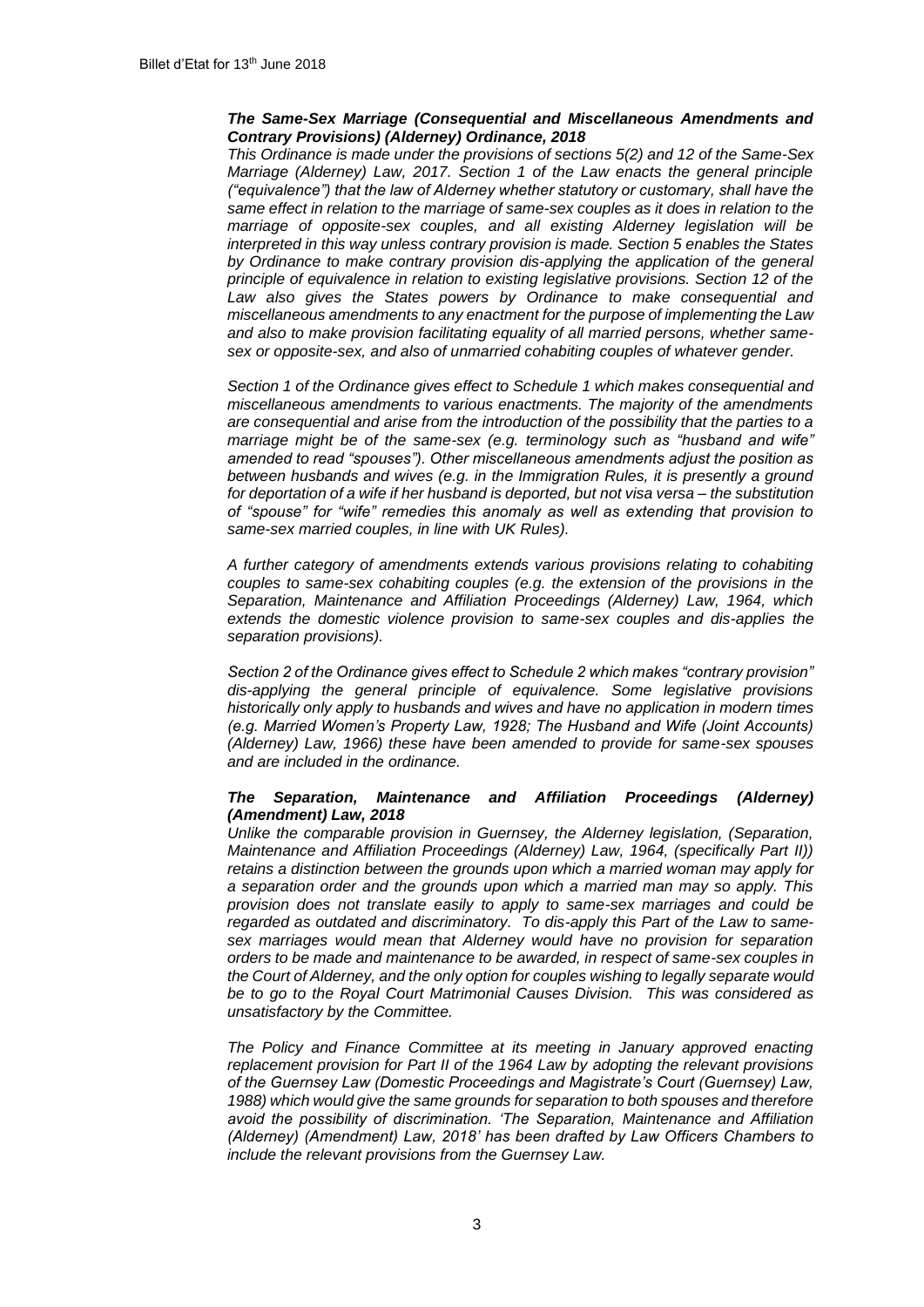*I would be grateful if you would place 'The Same-Sex Marriage (Alderney) Law, 2017 (Commencement) Ordinance, 2018'; 'The Same-Sex Marriage (Consequential and Miscellaneous Amendments and Contrary Provisions) (Alderney) Ordinance, 2018'; and 'The Separation, Maintenance and Affiliation Proceedings (Alderney) (Amendment) Law, 2018' before the next meeting of the States of Alderney with an appropriate proposition.*

*James Dent, Chairman"*

**The States of Alderney is asked to approve:**

- **i. "The Same-Sex Marriage (Alderney) Law, 2017 (Commencement) Ordinance, 2018";**
- **ii. "The Same-Sex Marriage (Consequential and Miscellaneous Amendments and Contrary Provisions) (Alderney) Ordinance, 2018"; and**
- **iii. The Projet de Loi entitled "The Separation, Maintenance and Affiliation Proceedings (Alderney) (Amendment) Law, 2018" and to request the Bailiff to present a most humble petition to Her Majesty in Council for Her Royal Sanction thereto.**

### **Item IV Venezuelan Sanctions**

### **The following letter was received from Mr Dent, Chairman of the Policy and Finance Committee:-**

*"In response to the continuing deterioration of democracy, the rule of law and human rights in Venezuela, the EU has enacted Council Regulation (EU) 2017/2063. This imposes a range of restrictive measures including an embargo on exporting arms, surveillance equipment or equipment that could be used for domestic repression to Venezuela, as well as prohibitions on providing related technical or financial assistance. The measures also include targeted financial sanctions applicable to designated individuals believed to be responsible for serious human rights violations or acts of repression against civil society and the democratic opposition in Venezuela, or for action, policies or activity damaging to democracy or the rule of law in Venezuela. Currently, no designations have been made.* 

*At the request of the Policy and Finance Committee, the draft Ordinance 'The Venezuelan (Restrictive Measures) (Alderney) Ordinance, 2018' has been prepared for consideration by the States. The Committee recommends that the States enacts the Ordinance in order to ensure that Alderney continues to give effect to its international obligations in this area.*

*I* would be grateful if you would place 'The Venezuelan (Restrictive Measures) *(Alderney) Ordinance, 2018' before the next meeting of the States of Alderney with an appropriate proposition.*

*James Dent, Chairman"*

**The States of Alderney is asked to approve "The Venezuelan (Restrictive Measures) (Alderney) Ordinance, 2018"**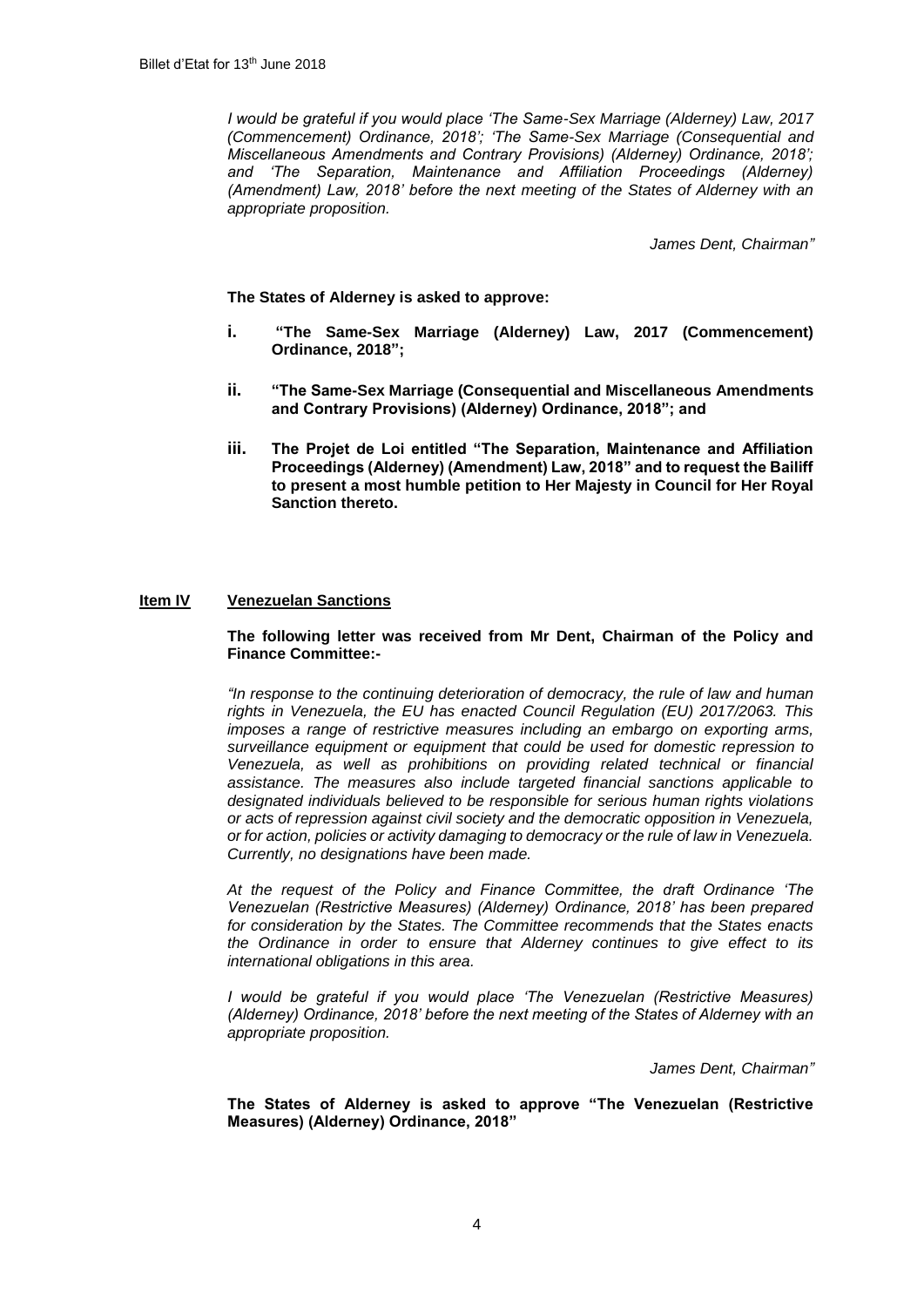# **Item V Cannabis**

## **The following letter was received from Mr Dent, Chairman of the Policy and Finance Committee:-**

*"At its February meeting, Policy and Finance resolved to seek a future debate without*  resolution in the States centred on the current legal status of cannabis. It was felt that *there:*

- *could be commercial opportunities for growing and producing THC-free cannabis derivatives, for medicinal purposes;*
- *might be cause to revise the penalties for possession and/or dealing; and*
- *might be cause for decriminalisation of possession*

*The Bailiwick of Guernsey currently classifies Cannabis as a Class B drug which means possession can and sometimes does lead to a prison sentence. In cases where persons are caught with small quantities they are generally given a criminal record and a fine of £400-500; when a person is caught with larger (personal use) quantities or cultivating for personal use they often receive a prison sentence; and anyone caught with drugs can have their bank accounts frozen and closed.*

*Currently just over one-third of Guernsey prison population is there because of drug convictions, a large number of these are cannabis related. Many people now believe that the criminalisation of drug use is not effective in preventing addiction<sup>1</sup> and that it is better to move to treating drug addiction as a health issue<sup>2</sup> .*

*Elsewhere in the World, many jurisdictions have now fully or partially legalised possession for personal use and a number of jurisdictions permit cultivation for personal or medicinal use. Use for medicinal purposes is for example now legal in 29 of the 50 US States, in Canada, the Czech Republic and Israel.*

*The legal and medicinal use of all cannabis varieties with a maximum limit of THC (usually 0.2% or 1%) has now in fact even more widespread and there is, consequently, a demand by the producers for secure property on which to cultivate and process crops. The growing and processing of such plants on Alderney and under licence has been suggested.*

*States members are consequently being asked to indicate their views on all matters related to the production, consumption, licensing and criminalisation of cannabis. It is*  hoped that this might stimulate a wider public debate in all these matters and *particularly of the economic potential from a liberalisation of some aspects of the current legal framework.*

*<sup>1</sup>In Guernsey according to the Guernsey Drug Strategy Campaign, 2016 Survey, 65% 2 In Guernsey according to the Guernsey Drug Strategy Campaign, 2016 Survey, 76%*

*James Dent, Chairman"*

## **Item VI Air Pollution Survey**

**The following letter was received from Mrs Paris, Chairman of the General Services Committee:-**

*"There was a rather disappointing level of response to this survey. Far fewer responded than to the traffic survey and with answers across a very wide spectrum of opinion. Whilst 66% of respondents felt that air pollution is not a problem on Alderney, a steady, more than 50%, expressed concerns about specific types of air pollution, and 75% commented on vehicle emissions.*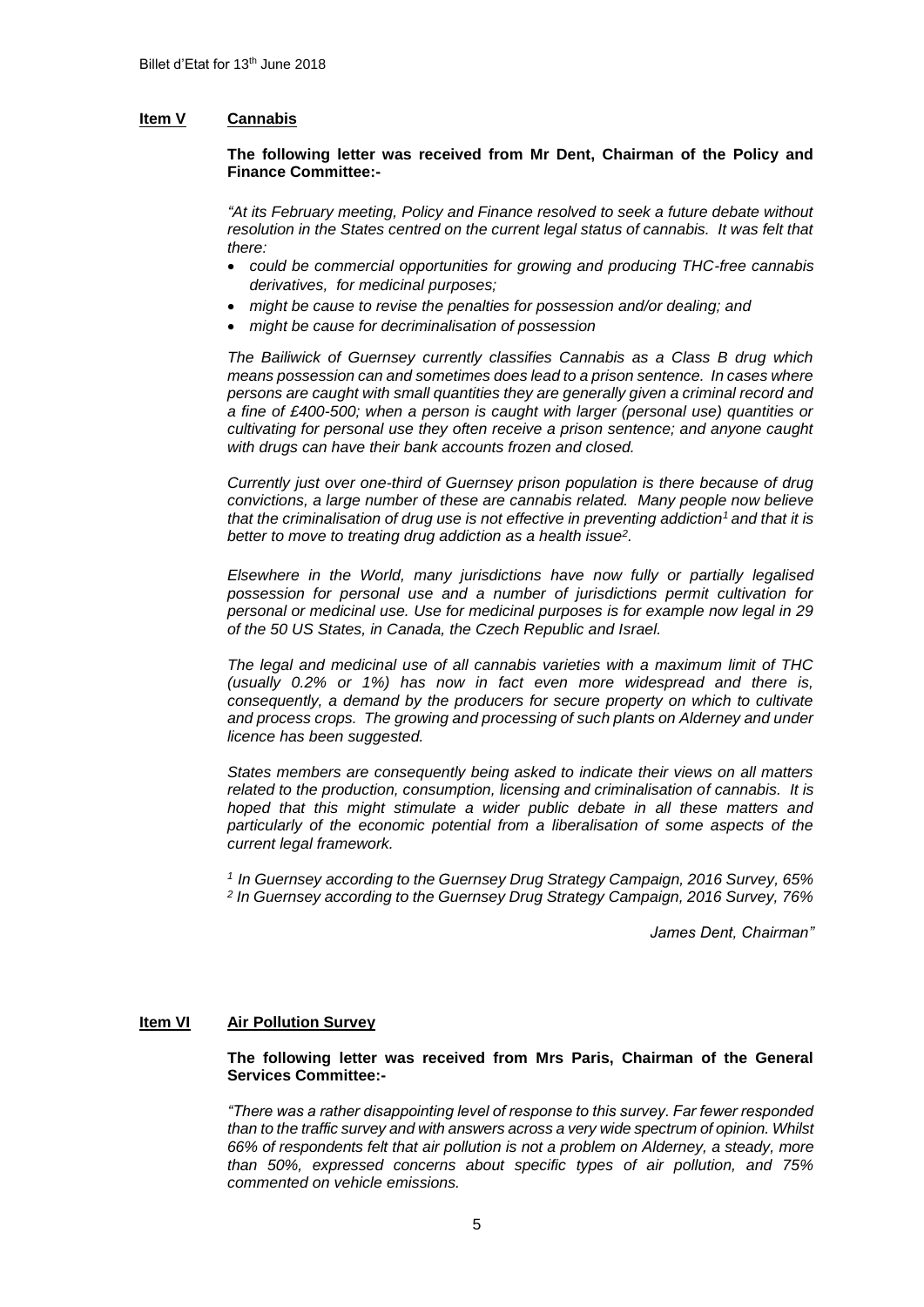*Responses varied from "all diesel cars, Lorries etc. should be banned" to" breathe easy, air quality is excellent".*

*Perhaps the problem is not so clearly manifest here. It may be that, as some contributors pointed out, air pollution is shifted off island by our windy weather. Frankly, we do not know and it is hardly a neighbourly act in any event.*

*World-wide, air pollution is an acknowledged problem and governments are taking action - the UK is currently talking about banning all petrol and diesel cars by 2040. There are many scholarly studies of the effects of air pollution on health. These are well summarised in the House of Commons Air Quality report published in March 2018.*

*Poor air quality has been classified as the largest environmental risk to health in the UK and was described as a Public Health Emergency by the World Health Organisation. The total burden of outdoor air pollution has been estimated to be equal to 40,000 early deaths each year although this figure is currently under review.*

*Whilst poor air quality is harmful to everyone, some people suffer more. Children and older people are particularly vulnerable, as are people with pre-existent health conditions including asthma, chronic obstructive pulmonary disease and coronary artery disease. There is also evidence that long term exposure to outdoor air pollution can affect the normal growth of lung function during childhood, exacerbate the effects of*  respiratory infections and is implicated in dementia and other neurodegenerative *diseases.*

*In the survey issues were raised with regard to bonfires, wood burning stoves, the Dorniers and oil fired boilers. There were also some out of date points with regard to States activities. To put some minds to rest - all our black bag waste is taken off island for disposal, none is burned. The only burning at the Impot is done within the new curtain burner.*

*One of the outliers in the survey was that 75% of respondents felt that vehicle emissions cause air pollution. This was expressed in concerns about the age and maintenance of vehicles that many are unnecessarily large and one that came up time and again was that stationary vehicles should not be left with their engines running. This may be especially relevant where babies in buggies and small children are at the same height as exhaust pipes as they pass such parked vehicles.*

*Policies to encourage electric vehicles and penalise the future import of diesel, larger and older vehicles were suggested. In fact the GSC are already looking at changing import tariffs to encourage movement towards the purchase of smaller and more efficient vehicles.*

*As a small island it would be feasible for Alderney to limit its carbon footprint impact. New technology such as electric vehicles would be highly suited to us, as well as delivering health benefits.*

*Whilst the survey indicated very little appetite for legislation there is an awareness of harm to health and the environment which the States needs to encourage.*

*Air pollution is a real issue and there is a growing awareness of how dangerous and insidious it can be. Research is now needed to establish what problems, if any, we do have. We will then be able to make further decisions on policy that are informed by factual evidence.*

*This evidence would be very relevant to shaping both energy policies and traffic policies too. A holistic approach both in terms of meeting our wider environmental responsibilities in relation to the reduction of carbon dioxide and other greenhouse gas emissions and for the health of our population. It is important for both the environmental and economic attractiveness of Alderney.*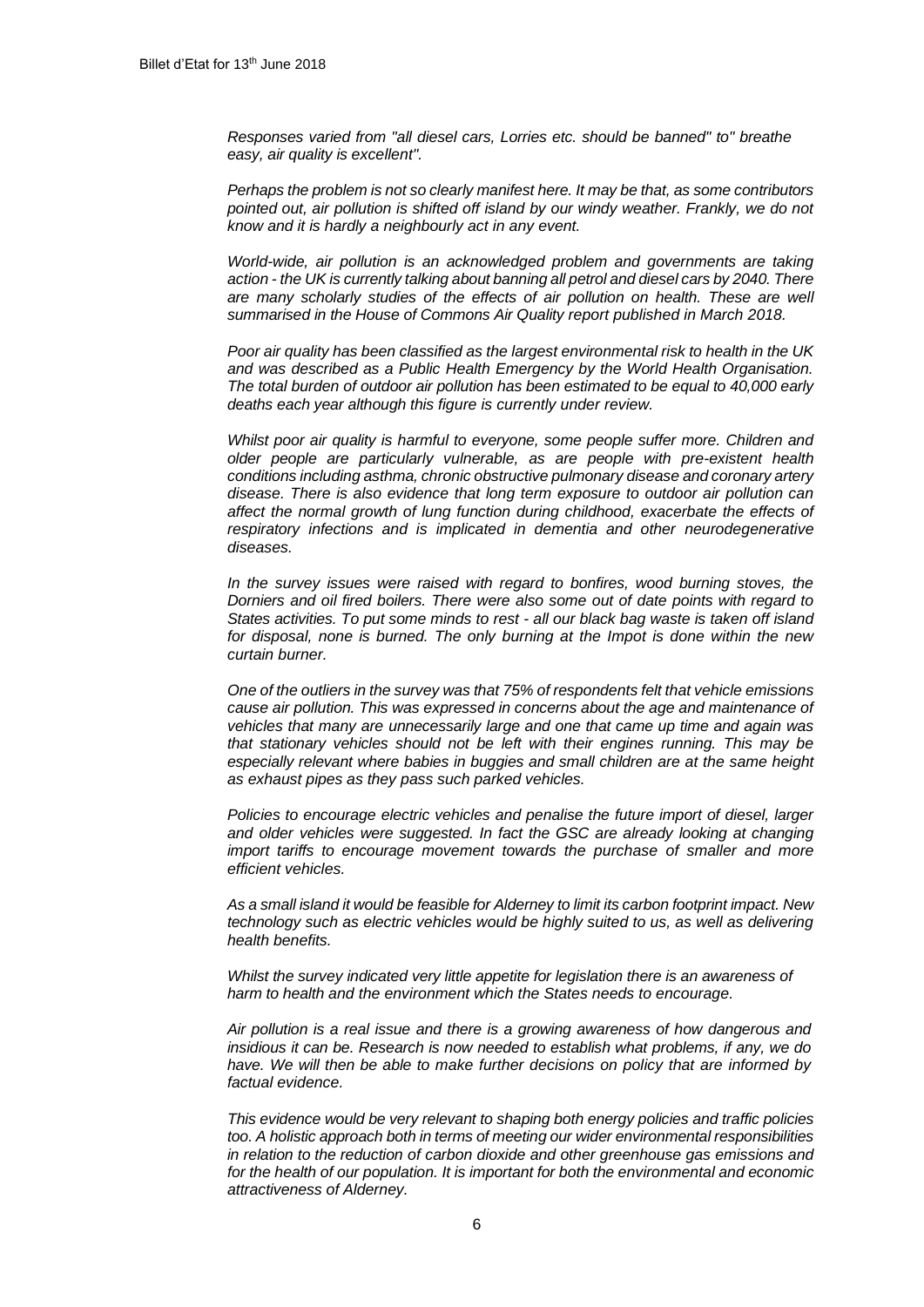*I would be grateful if you would put this paper before the States of Alderney for debate without resolution.*

*Norma Paris, Chairman"*

## **Item VII Proposed Amendment to Rules of Procedure – States Meetings**

## **The following letter was received from Mr Dent, Chairman of the Policy and Finance Committee:-**

*"Rule 17 of the Rules of Procedure for States Meetings currently sets out a procedure whereby any States Member may put a question concerning States' business to the Chairman of any States Committee. The Rules of Procedure do not allow States Members to ask questions of the Alderney Representatives in the Guernsey States of Deliberation.*

*The business conducted by our Alderney Representatives in the Guernsey States of Deliberation is now becoming increasingly important. It is particularly important given our dependency on Guernsey for (i) transferred services; (ii) financial support to our transport services; and (iii) much of our Brexit negotiations. It is also important that we are able to obtain the best possible understanding of States of Guernsey business.* 

*It is consequently important that the States of Alderney provides procedural arrangements for questioning our representatives on the Guernsey States of Deliberation. However, such representatives must be able to decline to answer any question where to do so would involve a breach of their duties of confidentiality or otherwise arising by virtue of their membership of the Guernsey States.*

*I would be grateful if you would place this matter before the next meeting of the States of Alderney with an appropriate proposition.* 

*James Dent, Chairman"*

**The States of Alderney is asked to resolve in exercise of their powers to prescribe rules of procedure applicable to meetings of the States under section 45(1) of the Government of Alderney Law, 2004, that the following amendments are made to the States of Alderney Rules of Procedure, as amended** *(additional words, shown in bold italics, are added to Rule 17 (1) )***:-**

17 (1) At any States meeting a Member may put a question concerning States' business to the Chairman of any States Committee *or to one or more of the*  Alderney Representatives in the Guernsey States of Deliberation for a verbal reply provided that he has given notice thereof in writing, at least seven days prior to the date of the meeting, to the President and to the Chairman of the Committee *or Alderney Representative* to whom the question is to be put.

(2) No discussion shall arise out of a question put under this Rule.

(3) Where a question has been put to a Chairman of a Committee *or to an Alderney Representative* under this Rule, the President may allow a supplementary question to be put by any member if it arises from the reply to the original question; but the Chairman of the Committee concerned *or Alderney Representative* may decline to answer if, in his opinion any answer given by him might be inaccurate or misleading

(4) A member may at least fourteen days prior to the meeting, place a question on any subject in accordance with this Rule for Written Reply by addressing the same to the Chairman of the States Committee concerned *or to one or more of the Alderney Representatives in the Guernsey States of Deliberation* and by furnishing a copy thereof to the President.